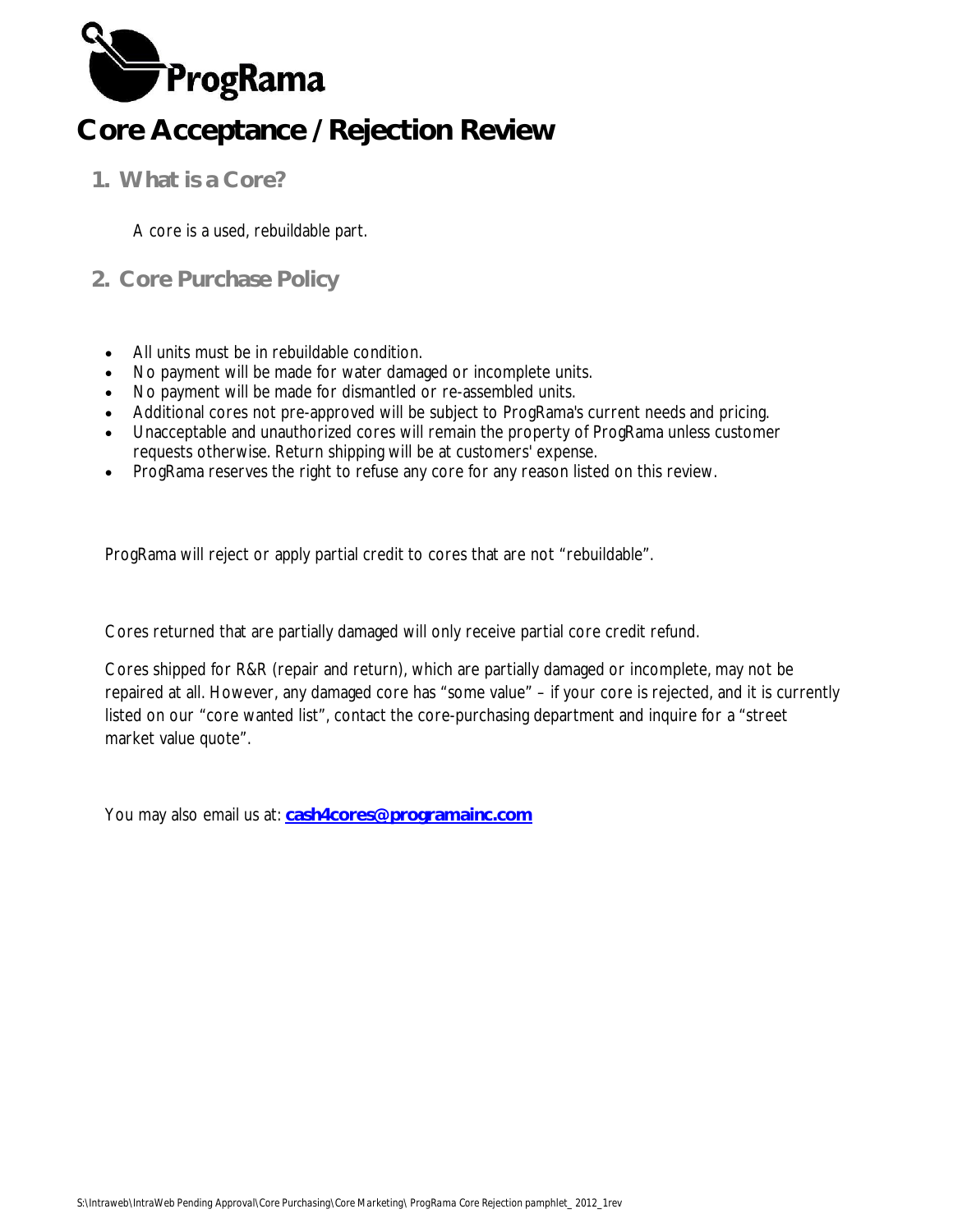

## **3. Frequent Damages / Possible Rejection Cause**

- Broken plastic/ metal cover/ casing
- Water damage
- Part number miss match (core returned does not match part number originally purchased)
- Missing components
- Burnt PC board or PC board tampered
- Damaged/ missing connectors

**Note:** Some cores externally look good, only after disassembly can the core value be fully assessed.



**4. Improper Packaging and Shipping of Cores**

Mixed Cores Shown:

The proper packaging of cores is crucial. Improper packing will lead to damaging good cores by the movement and friction during transit between warehouses. Make sure you use proper filling material to protect your cores from bouncing!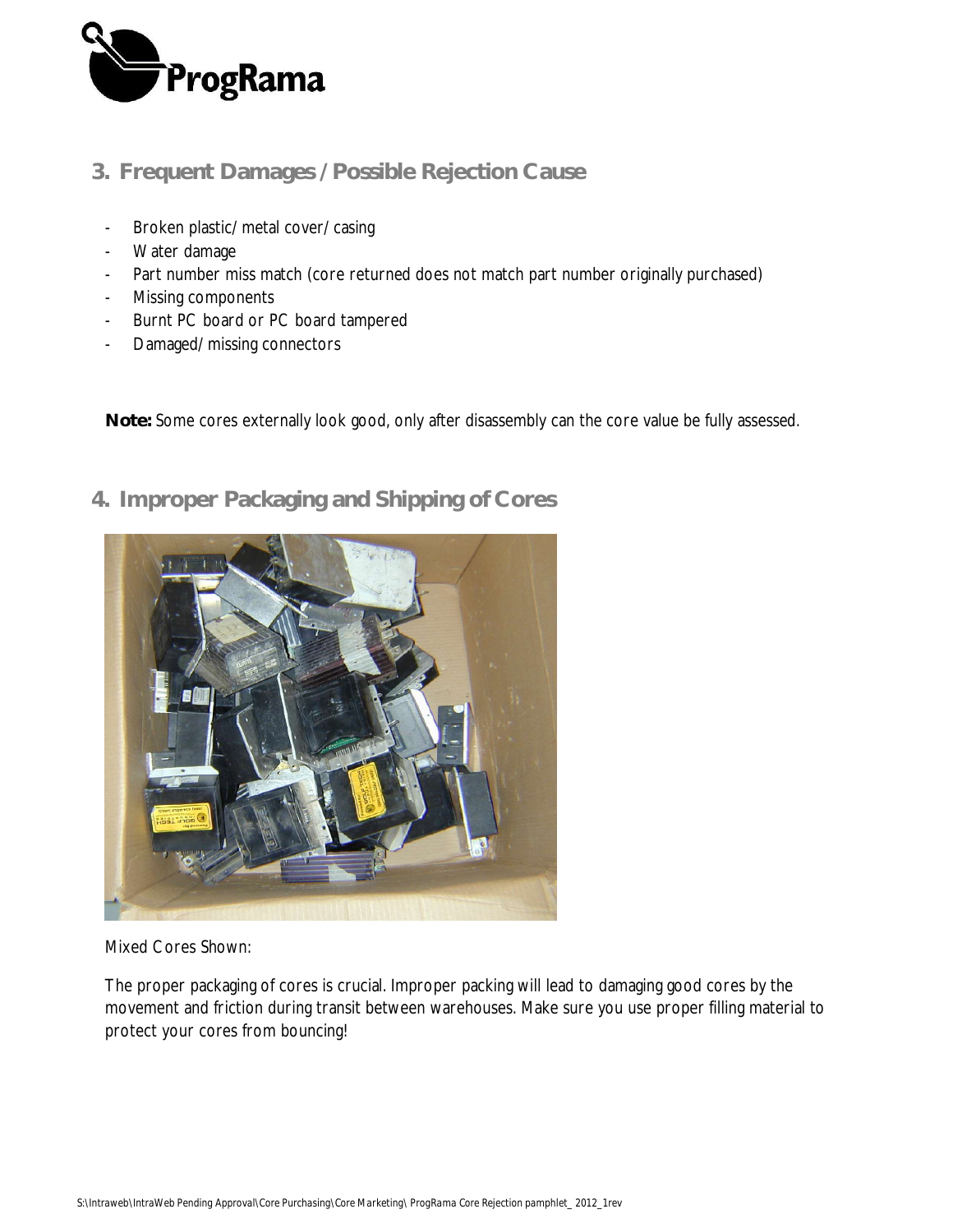

## **5. Climate Control Units**

Cores that are not rebuildable are typically rejected or re-quoted at salvage value. These reasons include



but are not limited to:

- Water damage
- Broken buttons
- Circuit boards: Cannot be burnt or damaged
- No broken covers



- Front plate must be in good condition
- LCDs: broken, depixilated and cracked LCDs are not reusable as cores
- No missing knobs
- No broken connectors
- Circuit boards (PCB): Cannot be burnt or damaged
- Missing buttons will be considered as an incomplete unit
- No broken covers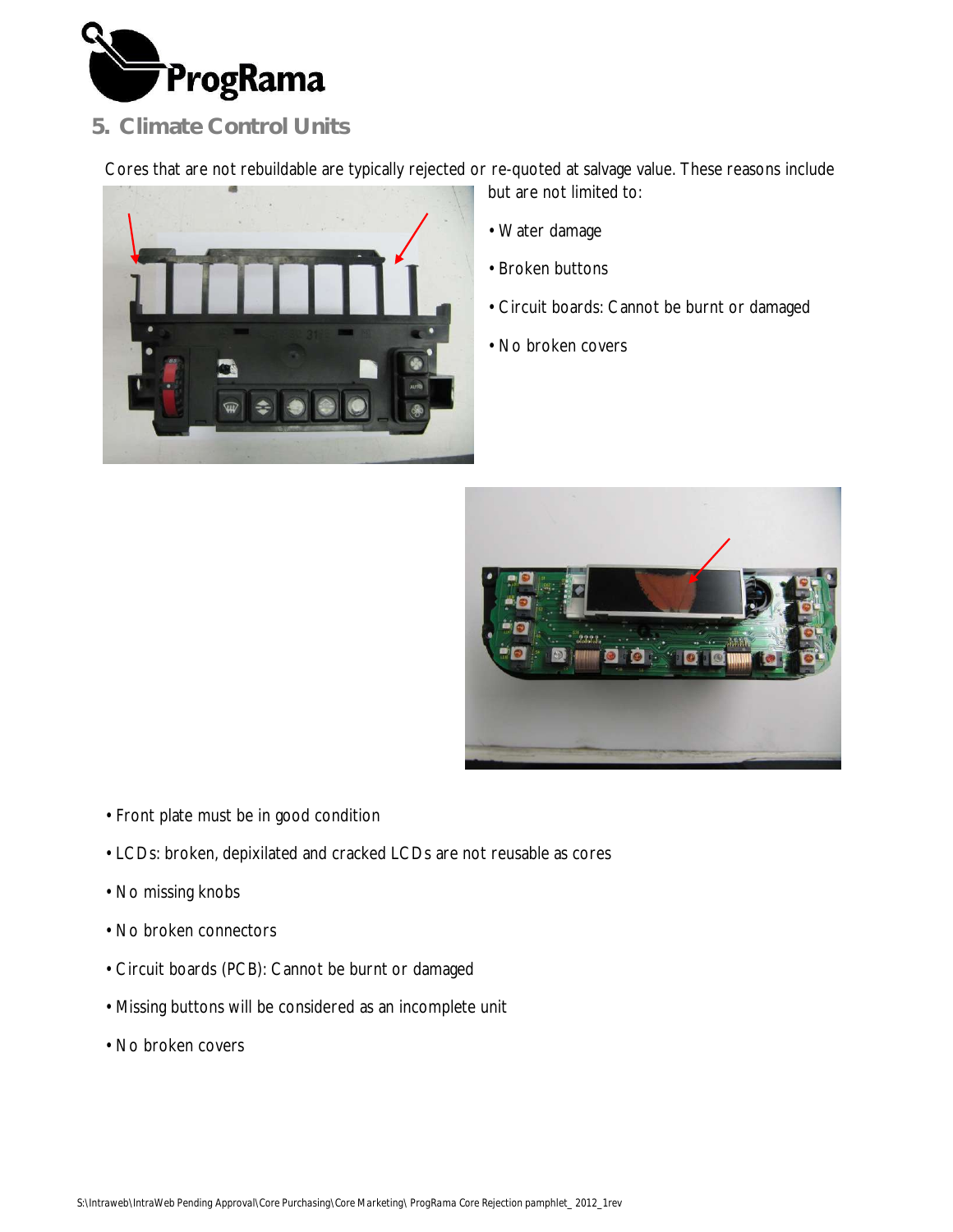





• Missing cover will be considered as an incomplete unit